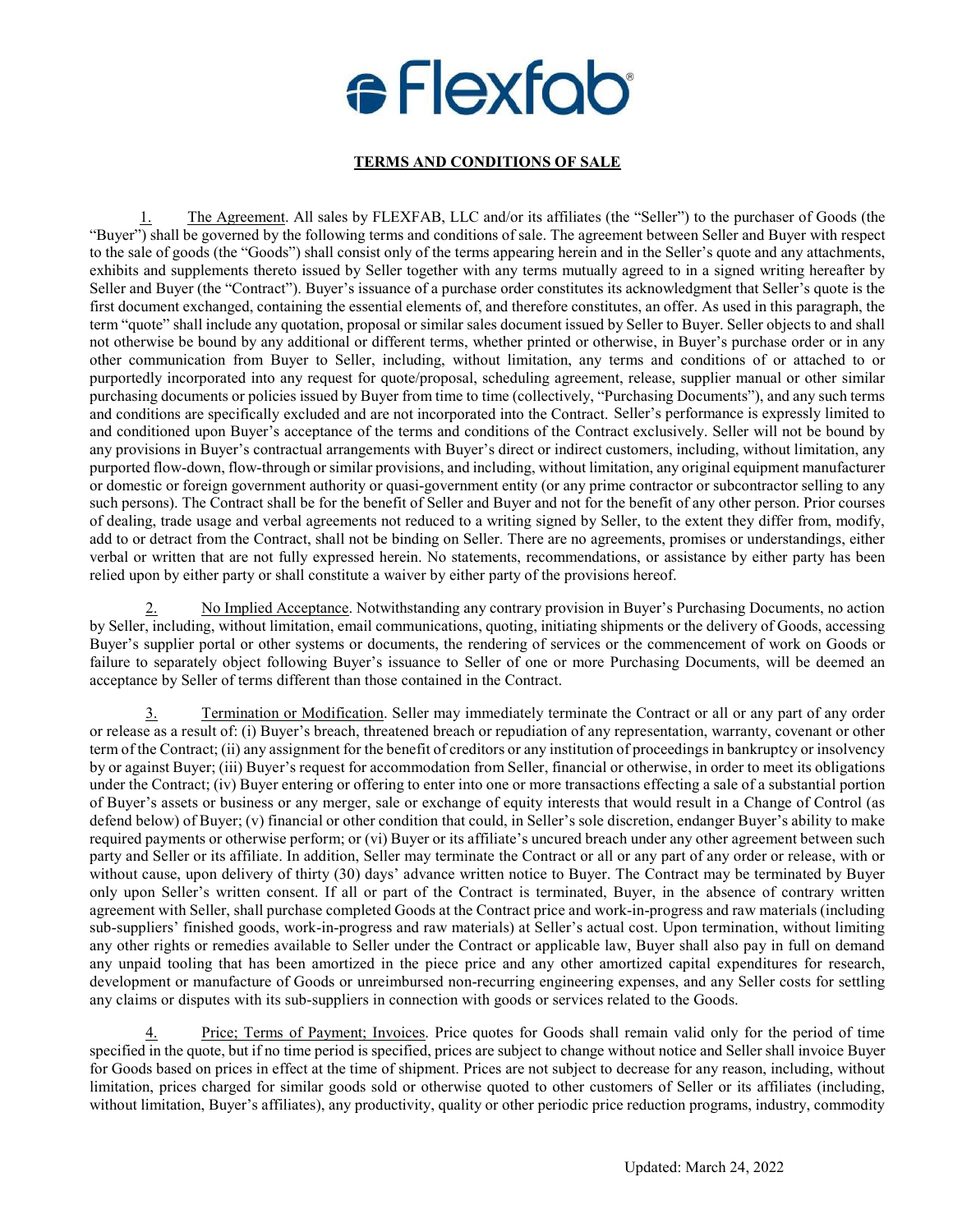or other benchmarking activities, or Buyer's receipt of a quote for similar goods or services at lower price. Prices do not include supplying Buyer with prototypes, development, pre-production, evaluation samples, test data or service items. Payment terms are net thirty (30) days from the date of shipment unless otherwise agreed to in writing. Payments shall be made to Seller at the address specified in the invoice. Pro rata payments shall become due as shipments are made. If any shipment is delayed by Seller at the request of Buyer, payment shall become due on the date when Seller is prepared to make shipment. Prices are Ex Works Seller's (including Seller's affiliate's, as applicable) facility listed on the quote (Incoterms 2010) unless otherwise agreed to in the Contract. Payment terms for tooling shall be mutually agreed upon by Buyer and Seller. Unless Seller consents in writing, Buyer may not setoff, recoup, debit or otherwise deduct amounts owed by Buyer (or its affiliate) to Seller, Seller's affiliates or others. When any payment is not paid on or before its due date, Buyer agrees to pay a late charge on the sum outstanding, from the due date for receipt of payment to the actual date of receipt of payment, at a rate of one and one half percent (1.5%) per month on the unpaid balance (or the maximum rate permitted under applicable law). If a payment is not paid on or before its due date, Buyer agrees that Seller and its affiliates may also cease performance under the Contract or any other agreement between Buyer or its affiliates on the one hand, and Seller or its affiliates on the other hand, including, without limitation, any and all of Buyer's or its affiliates' purchase orders, scheduling agreements or releases, whether or not related to the late payment. Whenever, in the judgment of Seller, the financial condition of the Buyer does not justify the continuation of production or shipment on the specified terms of payment, the Seller may require full or partial payment in advance. Seller shall have a security interest in all tools, molds, and dies and other property of Buyer, which come into the possession of Seller, as security for all sums owing from Buyer to Seller from time to time.

Buyer shall notify Seller in writing of any dispute with any invoice (along with substantiating documentation and a reasonably detailed description of the dispute) within ten (10) days from the date of such invoice. Buyer will be deemed to have waived all rights to dispute any invoice for which Seller does not receive timely notification of dispute and shall timely pay all undisputed amounts. The parties shall seek to resolve any invoicing disputes expeditiously and in good faith. Notwithstanding anything to the contrary, Buyer shall continue performing its obligations during any such dispute, including Buyer's obligation to timely pay all due and undisputed invoice amounts.

5. Delivery; Packaging. Goods will be delivered Ex Works Seller's (including Seller's affiliate's, as applicable) facility listed on the quote (Incoterms 2010) with title transferring simultaneously unless otherwise set forth in the Contract ("Delivery"). Buyer shall provide Seller with a minimum of no less than quoted lead time, or if no lead time is expressly quoted, Seller's standard lead times for similar goods (as modified from time to time), and shall provide Seller periodic forecasting information as reasonably requested by Seller. Delivery dates and quantities are not guaranteed but are estimates only and are made, in part, on the basis of receipt by Seller of all information, materials and other items to be furnished by Buyer. Seller shall, in good faith, endeavor to meet estimated delivery dates and quantities. Without limiting the foregoing, Buyer acknowledges and agrees that Seller may deliver up to fifteen percent (15%) more or less than the ordered/released quantities up to five (5) business days early or late and Buyer shall accept and timely pay for any such excess or shortfall quantities or early or late deliveries. Seller shall not be responsible for claims for error in quantity, weight or number not made within ten (10) days after Delivery of Goods. If Goods are not ready for delivery in time to meet Buyer's shipping schedules, the party causing the delay will be responsible for additional costs of any resulting expedited or other special transportation. Buyer shall be responsible for any additional costs incurred by Seller to meet any increases in quantity above agreed upon order quantities within quoted lead time. Buyer will also be responsible for additional costs of expedited or other special transportation that Buyer may request for reasons other than a delay to the extent caused solely and directly by Seller's gross negligence. Goods shall be packaged and shipped as specified in the quote or, in the absence of such specifications, Goods shall be packaged in accordance with sound commercial practice. If Seller is requested to use Buyer's returnable packaging but such packaging is unavailable or deficient (as determined by Seller in its sole discretion), Seller may use expendable packaging and Buyer shall reimburse Seller for the costs of such expendable packaging on demand. Unless otherwise specified in the quote, all crating, marking, labeling, corrosion protection, export or other special packaging will be an additional charge to Buyer.

6. Installment Deliveries as Separate Sales. Each installment of Goods to be delivered pursuant to the Contract is to be considered as a separate sale and Buyer shall be liable to pay the agreed price for each such installment without regard to any failure to deliver other installments, and Seller's breach or default in the delivery of any installment shall not give Buyer the right to refuse to receive any other installments.

Risk of Loss. Buyer assumes all risk of loss of Goods upon Delivery by Seller. Seller agrees to package the Goods as described herein and deliver documents necessary to enable Buyer to obtain possession of the Goods. For avoidance of doubt, Seller shall not be obligated to obtain insurance or to prepay transportation costs unless it has agreed to be responsible for said costs in writing. Buyer agrees to pay all loading, unloading and other charges incidental to transportation, including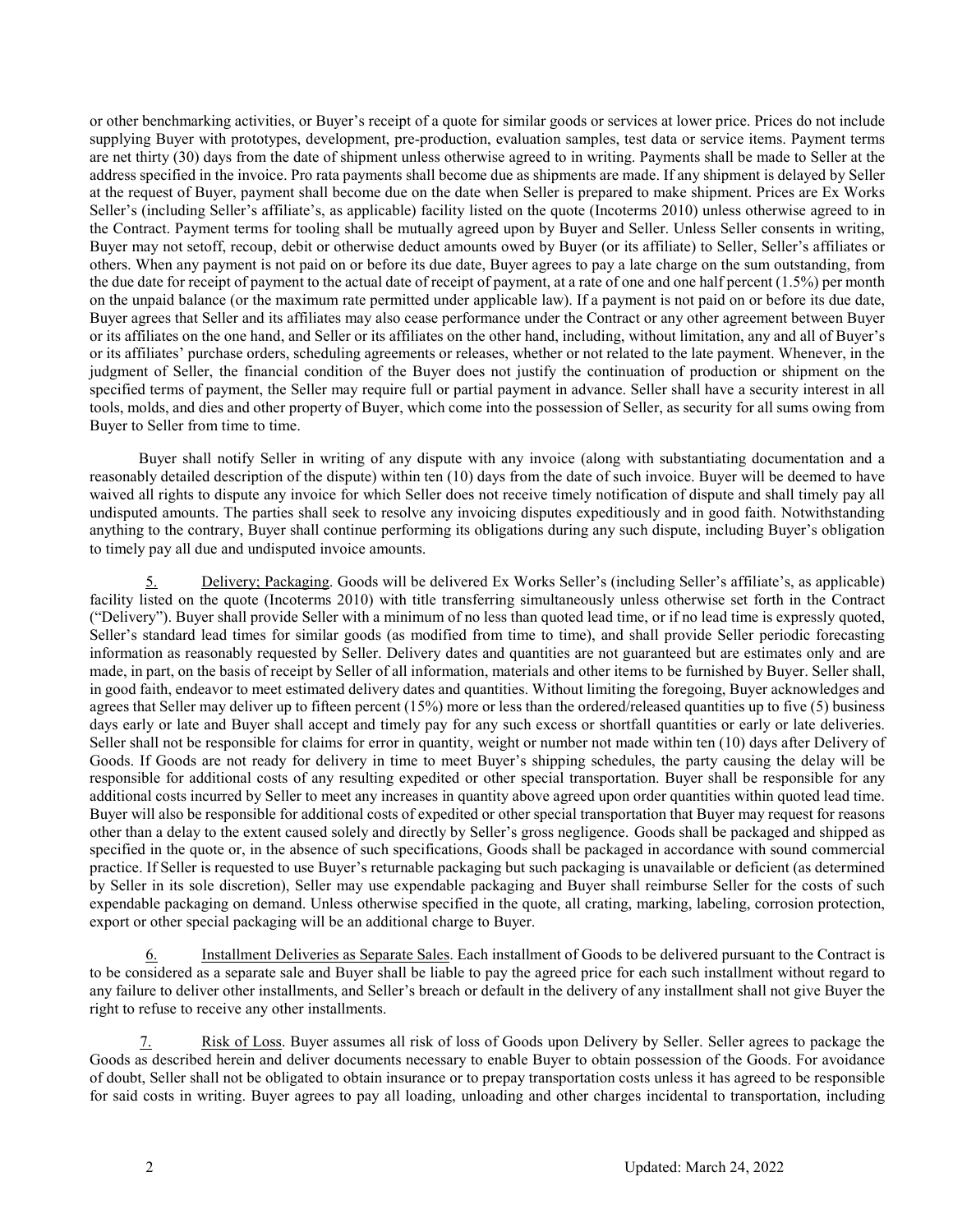damage to Goods during freight. Seller will use reasonable efforts to follow Buyer's shipping instructions, but may make reasonable changes thereto with notice to Buyer. Breach of the Contract shall have no effect upon this provision controlling the risk of loss.

8. Limited Warranties. Seller warrants the Goods will be free from material defects in material and workmanship. SELLER MAKES NO OTHER WARRANTIES OR REPRESENTATIONS, EXPRESS OR IMPLIED, BY OPERATION OF LAW OR OTHERWISE, INCLUDING WITHOUT LIMITATION ANY IMPLIED WARRANTY OF MERCHANTABILITY OR FITNESS FOR A PARTICULAR PURPOSE, ALL OF WHICH ARE HEREBY SPECIFICALLY DISCLAIMED. IN PARTICULAR, BUT WITHOUT LIMITING THE GENERALITY OF THE FOREGOING EXCLUSION, (i) IF THE GOODS ARE MADE ACCORDING TO THE BUYER'S OR ANY OTHER PARTY'S SPECIFICATIONS, SELLER DOES NOT WARRANT ADEQUACY OF SUCH SPECIFICATIONS OR THAT THE GOODS WILL PERFORM IN ACCORDANCE WITH SUCH SPECIFICATIONS, (ii) IF ANY GOODS FURNISHED HEREUNDER ARE MADE BY ANY SUPPLIER OTHER THAN SELLER, SELLER DOES NOT PROVIDE ANY WARRANTY WITH RESPECT TO SUCH GOODS, (iii) SELLER DOES NOT WARRANT THAT THE GOODS ARE IN COMPLIANCE WITH THE LAWS OF ANY COUNTRY, (iv) SELLER DOES NOT WARRANT DESIGN, DESIGN PERFORMANCE, DURABILITY OR SYSTEM INTEGRATION OF THE MODULES, ASSEMBLIES OR ANY COMPONENTS THEREOF; AND (v) SELLER DOES NOT WARRANT DAMAGES OR DEFECTS ATTRIBUTABLE TO OR CAUSED BY MISUSE, NEGLECT, ACCIDENT, ABUSE, OR VANDALISM OR ANY TRANSIT-RELATED DAMAGE, WEAR AND TEAR, OR ANY OTHER ACTS THAT ARE BEYOND SELLER'S REASONABLE CONTROL. MATERIAL CONFORMANCE OF GOODS TO WRITTEN SPECIFICATIONS PROVIDED BY OR ON BEHALF OF BUYER IS AN ABSOLUTE DEFENSE TO ANY SELLER WARRANTY LIABILITY. Seller's sole obligation under the foregoing warranties will be limited to either, at Seller's option, replacing or repairing defective Goods or refunding or crediting the purchase price paid for such Goods previously paid by Buyer, and Buyer's exclusive remedy for breach of any such warranties will be enforcement of such obligation of Seller. These warranties will not extend to Goods subjected to misuse, abuse, neglect, damage, accident or improper storage, handling, installation or maintenance or which have been altered or repaired by anyone other than Seller or its authorized representative. Seller shall be responsible for processing warranty claims for defective Goods pursuant to the Contract only for a period of ninety (90) days after shipment.

9. Remedies and Limitation of Liability. In the event Buyer claims Seller has breached any of its obligations under the Contract, whether of warranty or otherwise, Seller may request the return of Goods and tender or credit to Buyer the purchase price previously paid by Buyer, and in such event, Seller shall have no further obligation under the Contract except to refund or credit such purchase price upon redelivery of the Goods. No Goods may be returned without Seller's written request. If Seller requests the return of the Goods, the Goods will be redelivered to Seller at Buyer's expense by lowest cost mode of transportation unless otherwise authorized in writing by Seller. Seller reserves the right to inspect any claimed defect, repair defective Goods or install replacement parts, and perform any adjustment incident to satisfactory operation of the Goods.

In the event Buyer claims Seller has breached any of its obligations under the Contract, whether of warranty or otherwise, and Seller has not delivered any Goods to Buyer, Seller may refund or credit to Buyer the purchase price previously paid by Buyer for those Goods, and, in such event, Seller shall have no further obligation under the Contract except to refund or credit such purchase price previously paid by Buyer. The remedies contained in this and the two (2) preceding paragraphs together with Seller's Indemnification Obligations shall constitute the sole recourse of Buyer against Seller for breach of any of Seller's obligations under the Contract, whether of warranty or otherwise; provided, however, such remedies shall be unavailable to Buyer if Buyer inspected or reasonably should have inspected the Goods and could have discovered the non-conforming Goods upon such inspection, which failure shall be deemed an irrevocable waiver by Buyer of such or any other remedies. After identifying any non-conforming Goods, within ten (10) days of Buyer's discovery of the nonconformance (or when Buyer reasonably should have discovered the nonconformance), Buyer will provide Seller written notice thereof together with the results of its internal root cause analysis of the non-conformance(s) and any other information requested by Seller relating to the non-conformance(s). Buyer shall further cooperate with Seller in a joint root cause analysis led by Seller, and in developing and implementing corrective action programs or other plan(s) to remediate potential failures that may have contributed to such nonconformance(s), which cooperation shall include, without limitation, providing Seller and its agents reasonable access to Buyer's personnel and operations. In no event shall Seller be liable for indirect, incidental, consequential, exemplary, punitive, or special damages, including without limitation, lost revenues, profits or recall (including, without limitation, any voluntary customer satisfaction or other service campaign or similar action) expenses, nor shall Seller's liability on any claim for damages arising out of or connected with the Contract or the manufacture, sale, delivery or use of the Goods exceed the purchase price of the Goods previously paid by Buyer to Seller. Any warranty rights which Seller may have relating to any Goods provided by other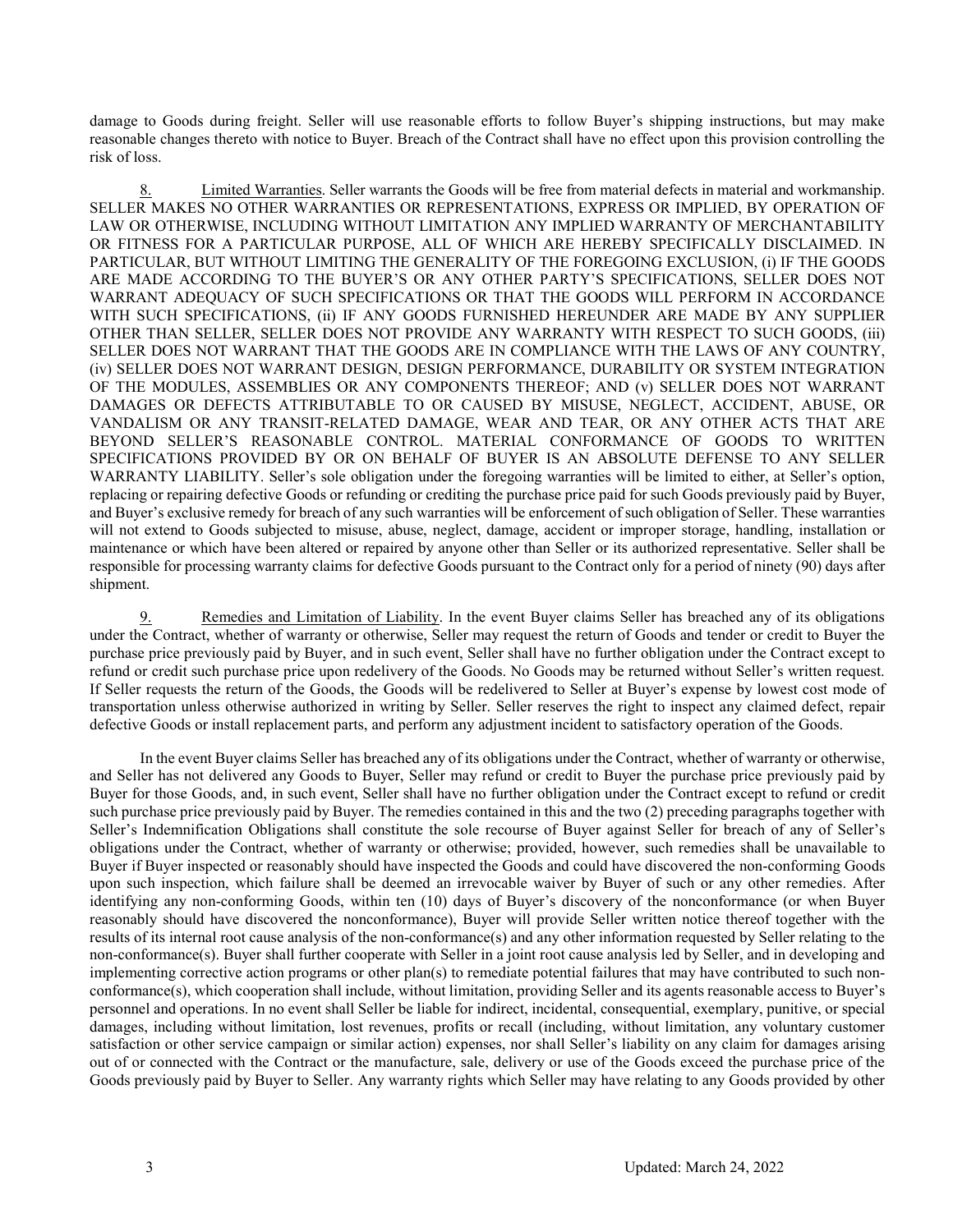suppliers will, unless contractually prohibited, be assigned to Buyer upon request. Seller shall not be liable for failure to perform its obligations under the Contract resulting directly or indirectly from circumstances beyond Seller's reasonable control.

Without limiting any other rights or remedies available to Seller under the Contract or applicable law, in the event Seller claims Buyer has breached any of its obligations under the Contract, Seller may recover damages resulting from the default, including, without limitation, (i) the Contract price for completed Goods and the cost of work-in-progress and raw materials and (ii) the cost of unreimbursed and unamortized research and development, capital equipment, and tooling and other property and supplies that are unique to, or that were otherwise procured by Seller specifically for, the Goods.

In the event any remedy provided herein fails its essential purpose and monetary damages may be imposed, except to the extent arising solely and directly as a result of Seller's gross negligence or willful misconduct, Seller's liability, whether founded in contract or tort, shall not exceed, in any given calendar year, a maximum of ten percent (10%) of the revenue actually received by Seller from Buyer during the immediately preceding calendar year for the Good(s) giving rise to such remedy. No legal action arising as a result of or otherwise relating to the Contract, whether alleging breach of warranty or other breach, default or tortious acts, shall be commenced against Seller more than one (1) year after delivery of the Good(s) giving rise to such claim, or one (1) year after claimant could reasonably have discovered the basis for such action, whichever comes first.

Excusable Delays and Force Majeure. Neither party will be liable for any failure or delay in performance of the Contract or delivery of Goods when the failure or delay is caused directly or indirectly by fire, flood, earthquake or other natural disasters, accident, riot or civil unrest, epidemics, pandemics, diseases or other public health emergencies (including government-mandated quarantine and travel restrictions), acts of God, war, governmental actions, regulations or orders (whether or not later determined invalid) or other interference, strikes or other labor difficulties, shortage of labor, fuel, power, materials or supplies or other utilities, transportation delays, failures of technology, telecommunication or infrastructure, failures of tooling or the repair, maintenance or rehabilitation of the tooling, or any other cause or causes (whether similar or dissimilar) whatsoever beyond its control. For avoidance of doubt, to the extent that any such failure or delay causes Seller to reduce or suspend its performance, the time for Seller's performance shall be automatically extended for so long as required for Seller to remove or otherwise overcome such failure or delay. Seller reserves the right to equitably allocate available goods, materials and resources based on production capacity and customer needs, and Buyer shall cooperate with any such allocation. Additionally, without limiting any other rights or remedies available to Seller under the Contract or applicable law, Seller shall have the right upon written notice to Buyer to amend pricing set forth in the Contract upon the happening of the above events which result in increased costs of raw material, labor, utilities and other production and supplies, inflation, foreign exchange rates, governmental acts (including, without limitation, tariffs or duties), and any other event(s) which may increase the price or impact the availability of materials, supplies, services or labor.

11. Indemnification. To the fullest extent permitted by applicable law, Buyer hereby expressly agrees to indemnify, defend, and hold harmless Seller and its affiliates, and its and their officers, directors, managers, employees, agents, successors and assigns against claims, liabilities, losses, damages, costs and expenses, including reasonable legal fees, of any kind or nature whatsoever, including, without limitation, claims for personal injury (including, without limitation, death) or property damage, whether such claims are founded in contract, tort or otherwise, including strict liability, which arise as a result of or otherwise relate to the Contract (including, without limitation, any breach thereof) and/or the Goods, except to the extent arising solely and directly as a result of Seller's gross negligence or willful misconduct. Seller's obligation to indemnify, defend and hold harmless Buyer, any third party or any other person from any direct or indirect claims, liabilities, losses, damages, costs and expenses, including reasonable legal fees, of any kind or nature whatsoever, is limited solely to Seller's Indemnification Obligations (as defined below).

12. Patents. Seller does not transfer or license to Buyer any patent, trade secret, trademark, service mark, copyright, or other intellectual property right ("Intellectual Property Right") related to the Goods or otherwise. Buyer acknowledges and agrees that: (i) Seller's Intellectual Property Rights are the sole and exclusive property of Seller (or its affiliate(s) or licensor(s), as applicable); (ii) Buyer shall not acquire any ownership interest in any of Seller's Intellectual Property Rights under the Contract or otherwise, or any other rights in or to Seller's Intellectual Property Rights, except for the limited license described in this paragraph, and all right, title to, and interest in all Intellectual Property Rights and related materials (including all plans, diagrams, specifications, designs, data, drawings and models) which are developed, designed or generated by Seller prior to and/or in the performance of the Contract shall be owned solely by Seller as legal and beneficial owner; and (iii) Buyer shall use Seller's Intellectual Property Rights solely for purposes of using the Goods and only in accordance with the instructions provided by Seller, if any. Buyer is hereby granted a limited, revocable, non-exclusive, non-transferrable license to use, sell and repair the Goods and as required to otherwise incorporate the Goods into Buyer's goods and services. Seller will indemnify and defend Buyer against claims, liabilities, losses, damages, costs and expenses, including reasonable legal fees, arising out of the actual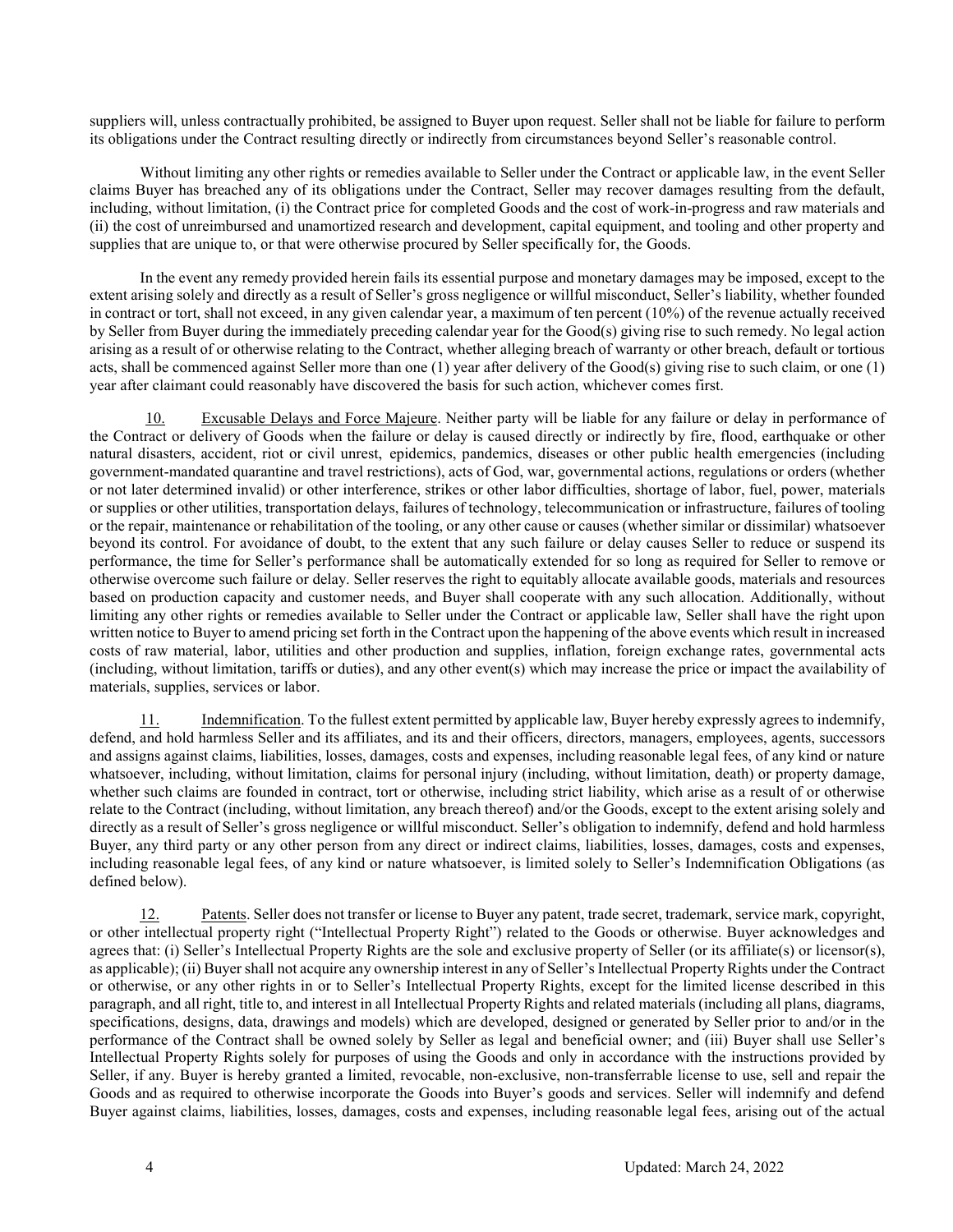infringement by the Goods of a third-party Intellectual Property Right, but only on the condition that Seller receives prompt written notice of such claim, suit or action and full opportunity and authority to assume the sole defense thereof, including settlement and appeals, and all information available to and the cooperation of Buyer for such defense, and the claim, suit, or action is brought against Buyer ("Seller's Indemnification Obligations"). If a claim under the Contract results, or is likely to result, in an injunction or other order that would prevent Seller from supplying or Buyer from using Goods for their intended purpose, Seller will at its option and expense (a) secure a license of the Intellectual Property Right that permits Seller to continue supplying the Goods to Buyer, (b) modify the Goods so that they become non-infringing, so long as the modification does not materially alter the operation or performance of the Goods, or (c) replace the Goods with non-infringing but practically equivalent Goods. Seller shall have no liability under this paragraph if and to the extent that a claim of infringement is based on (W) the Goods being modified by Buyer or a third party, (X) the Goods being modified by Seller upon Buyer's request, (Y) use or interconnection by Buyer of the Goods in combination with other products or services not made or sourced by Seller, or (Z) Goods made to designs or specifications not provided by Seller.

Tooling. All tooling, molds, fixtures, gauges, dies, jigs, and other equipment (including any special tooling, collectively, "Tooling") useful or required to produce Goods shall remain Seller's property unless otherwise explicitly agreed in writing. Buyer owned Tooling ("Buyer's Tooling") in the possession of Seller is held at the risk of Buyer, and Seller does not undertake to insure such property. Seller will be responsible for normal maintenance of all Tooling necessary to produce the Goods. Buyer, however, will be responsible for all other costs relating thereto, including, without limitation, insurance, storage, transportation, commissioning or decommissioning, modifications, major repairs, rehabilitation and replacement of its Tooling. Seller will return Buyer's Tooling (provided such Tooling is fully paid for if purchased from Seller) to Buyer upon request via Ex Works Seller's or its affiliate's or sub-supplier's facility, as applicable (Incoterms 2010). Notwithstanding any return of Buyer's Tooling, Buyer shall acquire no interest in any proprietary design and/or processing information evident in the Tooling used by Seller to produce the Goods for Buyer. Buyer's Tooling which is used to produce the Goods that are the subject of the Contract shall not be removed from Seller's or its designee's possession unless and until the Contract expires or is earlier terminated and Seller has no further obligations to deliver Goods thereunder. In addition, Buyer grants Seller a security interest in all Buyer owned Tooling held by Seller. Seller may retain possession of that Tooling until all amounts owing to Seller or its affiliates by Buyer or its affiliates are paid.

14. Changes. Changes in the work to be performed under the Contract may be made only if Buyer submits written instructions for such changes and if Seller accepts those changes in writing. If any such approved changes, including, without limitation, in drawings, materials, quantities, dates of performance or design of the part, units, tools, or fixtures, in Seller's sole judgment, increase Seller's costs, result in the scrapping of current inventory thus rendering it unusable or increase Seller's time for performance, Seller may condition approval and any implementation of any such change on the written agreement by Buyer to a price increase to recoup such cost increase or change in schedule. Notwithstanding the foregoing, Seller shall have no obligation to accept or otherwise implement any change to the Goods requested by Buyer. Seller reserves the right to request changes to the Goods to offer improvements as to cost, quality and/or safety, and the right to unilaterally implement changes required by applicable law or that do not materially affect quality or performance, with or without notice.

## 15. Cancellation/Reschedule of Purchase Orders.

A. Unless otherwise agreed upon in writing, in the event of any Seller approved cancellation of all or part of any order or release by Buyer, Buyer agrees to pay Seller for all reasonable and allocable materials, tooling, material management, labor, overhead and general and administrative costs and expenses incurred as a result of any such cancellation within thirty (30) days from the date of Seller's invoice setting forth such costs and expenses. By way of illustration and not limitation, Seller's costs incurred by reason of Buyer's cancellation may include the storage costs for the items to be purchased, and costs associated with relocating the production to an alternate source, as well as the costs of unreimbursed and/or unamortized research and development costs, capital equipment, raw materials and other property and supplies of Seller needed to produce and which are unique to the Goods.

B. In the event of such cancellation and upon receipt of payment as described above, all completed Goods, assemblies in process, components and any tooling, and equipment owned by Buyer and furnished to Seller under the Contract shall be returned to Buyer in accordance with instructions specified by Buyer.

C. In the event of any cancellation, inventory carrying charges will be assessed at a rate of two percent (2%) per month on the value of such inventory until the relevant inventory is disposed of and/or paid for by Buyer.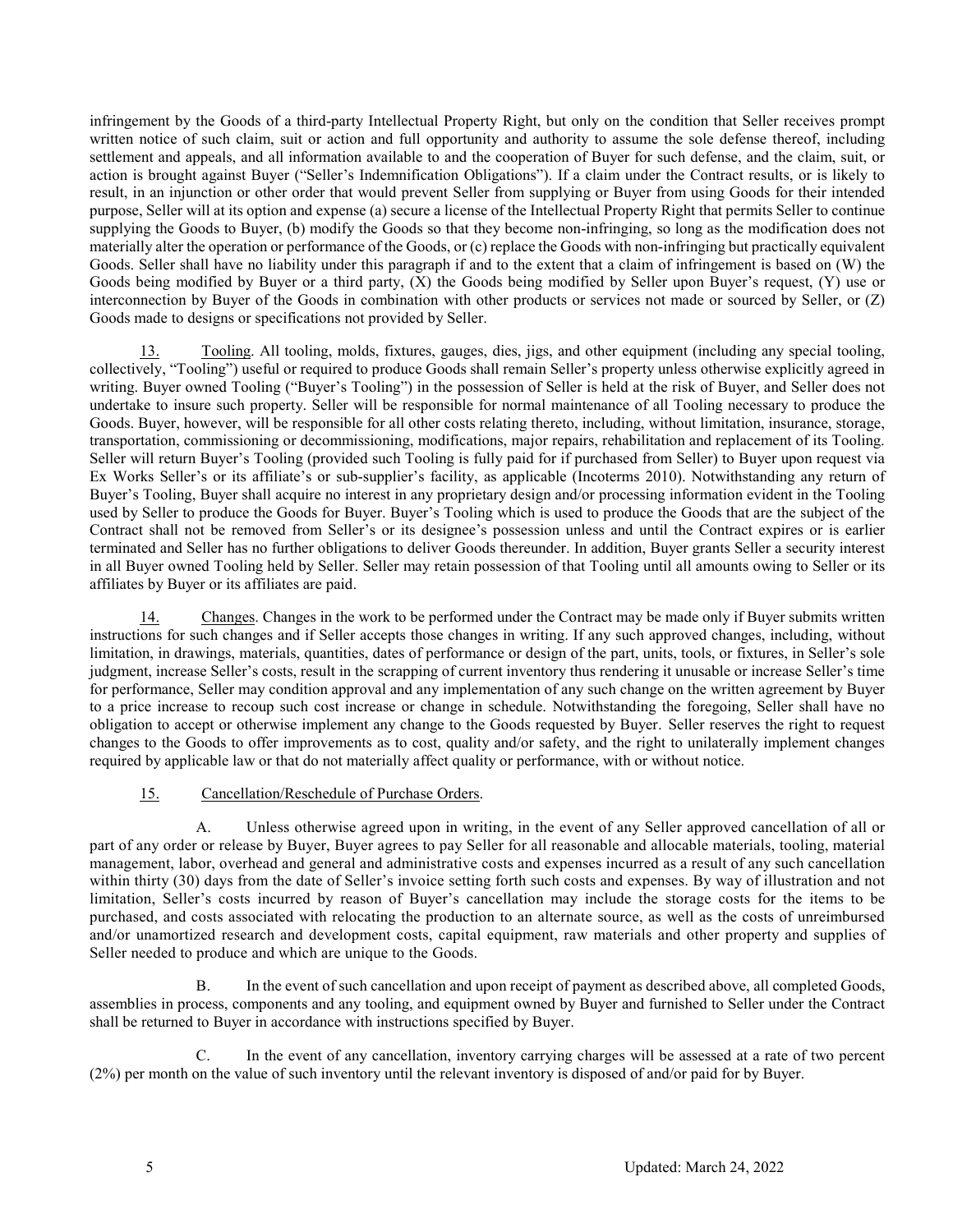D. In the event of any Seller approved reschedule of delivery of Goods by Buyer for a period of more than two (2) weeks, inventory carrying charges will be assessed at a rate of two percent (2%) per month until such Goods are shipped.

16. Service Goods. Seller will make comparable Goods available to Buyer for service parts for up to five (5) years following the end of serial production for the Goods as determined by Seller in its sole discretion. The parties will negotiate in good faith the price, quantity and delivery terms for service parts taking into account the availability and costs of necessary materials, supplies, labor, and other costs for equipment set up, packaging and similar factors. Notwithstanding the foregoing, Seller reserves the right to stop manufacturing and supplying service parts and require Buyer to make a one-time final purchase of its services requirements. Except as described herein or otherwise required by applicable law, Seller shall have no obligation to manufacture or supply service parts or any literature, materials or other information relating thereto.

17. Disclosure and Use of Technical Information. Any technical information or other non-public, confidential or proprietary information ("Technical Information") disclosed or otherwise made available by Seller to Buyer may not be used or disclosed by Buyer to any other person without the written consent of Seller and shall be held by Buyer in strict confidence and used solely for the purpose of doing business with Seller pursuant to the Contract. Buyer shall restrict access to and limit disclosure of Technical Information to only those of Buyer's employees, directors, officers, managers, and advisors with a need to know the information to accomplish the purpose of the Contract, provided that they have been instructed and are bound in writing not to disclose the Technical Information or use it for any purpose other than as permitted under the Contract, and provided further that Buyer shall at all times remain fully liable to Seller for any act or omission by such persons that would constitute a breach of the Contract if taken or not taken by Buyer. Any such Technical Information, including but not limited to, information relating to Intellectual Property Rights and information used for the supply of Goods under the Contract shall remain the sole and exclusive property of Seller (or its affiliate(s), as applicable) and no express license with respect thereto shall be given other than as explicitly provided herein or otherwise in a writing signed by Seller. Without limitation the foregoing, except as authorized in writing by and on terms acceptable to Seller, Buyer shall have no right to disclose any Technical Information to any third party or to have any third party make any Goods that use such Technical Information.

18. Export Restrictions. Buyer shall fully comply with all applicable laws and will not resell or otherwise distribute the Goods in any foreign territory where applicable laws would not provide the protections to Seller and the Goods intended under the Contract, or where there is a significant risk that the Goods would fall into the public domain. Buyer will comply with all applicable export and re-export control laws, rules, and regulations. Specifically, Buyer covenants that it shall not, directly or indirectly, sell, export, re-export, transfer, divert, or otherwise dispose of any Technical Information, products, software, or technology (including products derived from or based on such technology) received from Seller under the Contract to any destination, entity, or person prohibited by the laws or regulations of the United States, without obtaining prior authorization from the competent government authorities as required by those laws, rules, and regulations. Buyer will indemnify, to the fullest extent permitted by law, Seller from and against any fines or penalties that may arise as a result of Buyer's breach of this provision. This export control clause shall survive termination or cancellation of the Contract.

19. Disputes. The Contract shall be governed by and interpreted under the laws of the State of Michigan, without regard to its conflicts of laws principles, and the United Nations Convention on Contracts for the International Sales of Goods shall not apply. The parties will first endeavor to resolve through good faith negotiations any dispute arising under the Contract. However, if a dispute cannot be resolved within a reasonable time through good faith negotiations, the parties agree that any claim or dispute between them or against any agent, employee, successor, or assign of the other, whether related to the Contract or otherwise, and any claim or dispute related to the Contract or the relationship or duties contemplated under the Contract, including the validity of this arbitration clause, shall be resolved by binding arbitration in the English language administered by the JAMS International Arbitration Rules then in effect. The arbitration proceeding shall take place in Grand Rapids, Michigan. Notwithstanding any other choice of law by the parties contained in the Contract or elsewhere, the parties' agreement to arbitrate shall be governed by the Federal Arbitration Act, (9 U.S.C. Sections 1-16). Any award of the arbitrator(s) may be entered as a judgment in any court having jurisdiction; provided, however, without limiting the foregoing, Buyer irrevocably submits and agrees to jurisdiction of the state and federal courts sitting in Grand Rapids, Michigan.

20. Taxes. Sales, use, occupation, excise, VAT and any other tariffs, duties or taxes ("Taxes") that may be imposed by any taxing authority upon the production, sale or use of the Goods are not included in the price and such Taxes or any costs in incurred in connection therewith, wherever levied and whether imposed before or after payment of invoice, shall be paid by Buyer.

21. Minimum Purchase Requirements. Buyer hereby acknowledges and agrees that the prices set forth in the Contract are contingent upon Buyer's agreement to purchase the total quantities set forth in the Buyer's request for